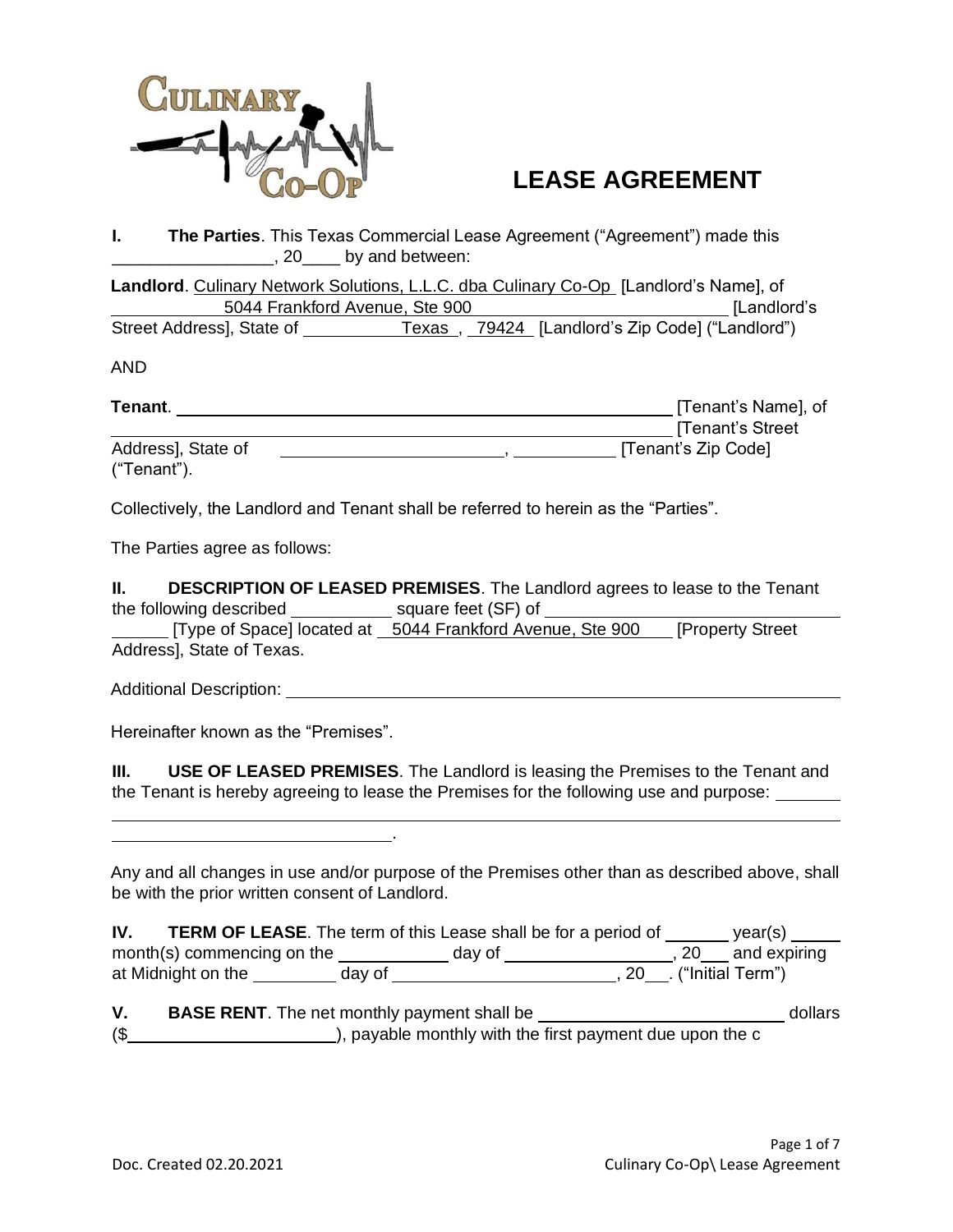**VI. c**ommencement of the Lease and each monthly installment f 11ayable thereafter on the day of each month ("Base Rent"). Rent payment for any period during the term hereon, which is for less than 1 month shall be a pro-rata portion of the monthly rent.

### **VII. OPTION TO RENEW**: (check one)

 $\Box$  - Tenant may not renew the Lease.

 $\Box$  - Tenant may have the right to renew the Lease with a total of  $\Box$  renewal period(s) with each term being year(s) month(s) which may be exercised by giving written notice to Landlord no less than 60 days prior to the expiration of the Lease or renewal period.

Rent for each option period shall: (check one)

☐ - Not increase.

 $\Box$  - Increase as calculated by multiplying the Base Rent by the annual change in the Consumer Price Index (CPI) published by the Bureau of Labor Statistics by the most recent publication to the option period start date.

☐ - Increase by %

 $\square$  - Increase by dollars (\$ )

**VII. EXPENSES**. [**Check** and **Initial** whether this Lease is Gross, Modified Gross, or Triple Net (NNN)]

☐ - **GROSS**. Tenant's Initials Landlord's Initials

It is the intention of the Parties that this Lease be considered a "Gross Lease" and as such, the Base Rent is the entirety of the monthly rent. Therefore, the Tenant is not obligated to pay any additional expenses which includes utilities, real estate taxes, insurance (other than on the Tenant's personal property), charges or expenses of any nature whatsoever in connection with the ownership and operation of the Premises. The Landlord shall be obligated to maintain the general exterior structure of the Premises, in addition, shall maintain all major systems such as the heating, plumbing, and electrical. The parking area shall be maintained by the Landlord including the removal of any snow or environmental hazards as well as the grounds and lands surrounding the Premises. The Landlord shall maintain at their expense casualty insurance for the Premises against loss by fire which may or may not include any extended coverage. The Tenant will provide and maintain personal liability and property damage insurance as a tenant, at least to the limits of One Million Dollars (\$1,000,000.00), that will designate the Landlord as an "also named insured", and shall provide the Landlord with a copy of such insurance certification or policy prior to the effective date of this Lease.

☐ - **MODIFIED GROSS**. Tenant's Initials Landlord's Initials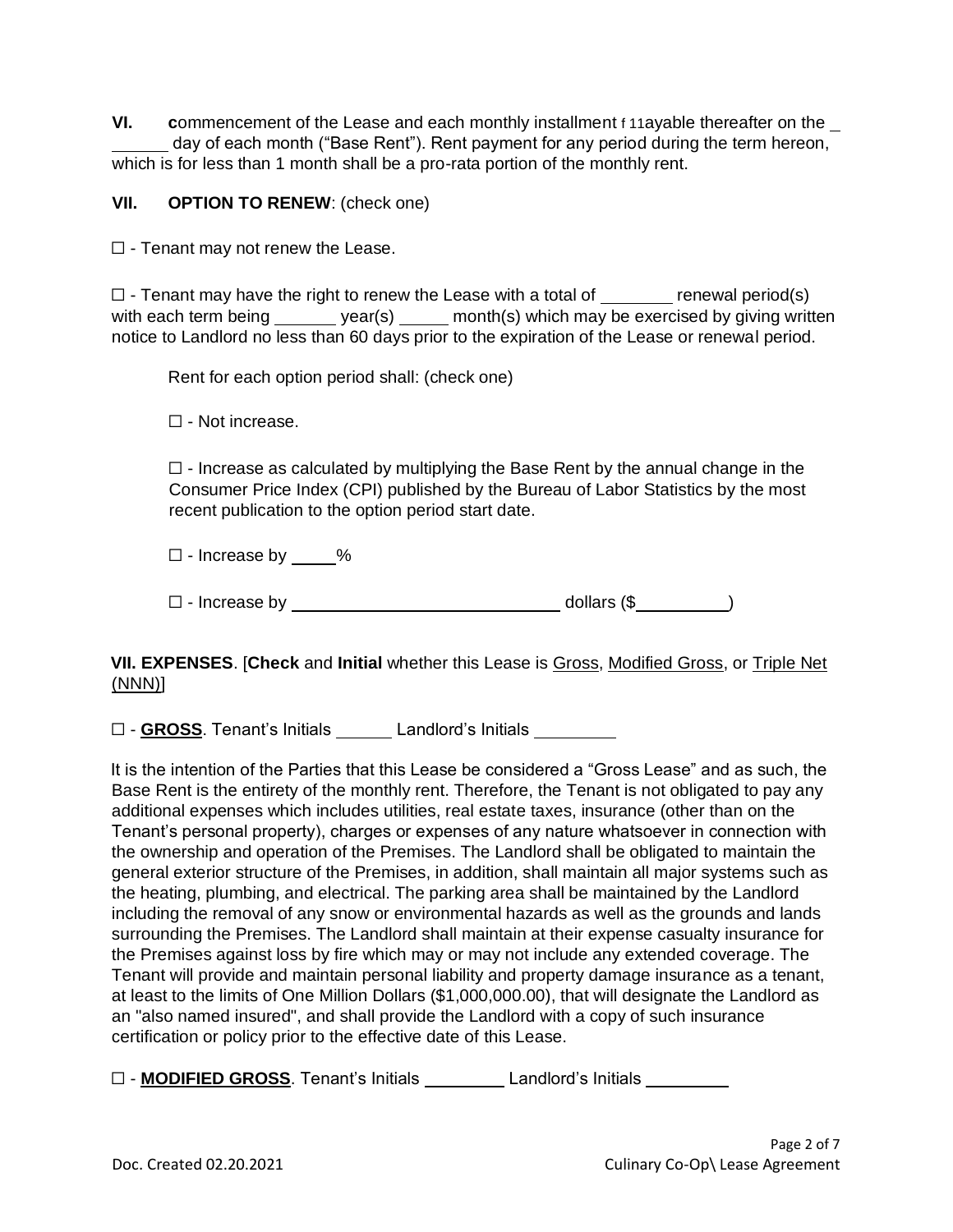It is the intention of the Parties that this Lease shall be considered a "Modified Gross Lease".

Landlord shall pay the following monthly expenses: \_\_\_\_\_\_\_\_\_\_\_\_\_\_\_\_\_\_\_\_\_\_\_\_\_\_\_\_\_

☐ - **TRIPLE NET (NNN)**. Tenant's Initials Landlord's Initials

It is the intention of the Parties that this Lease shall be considered a "Triple Net Lease".

|                                                                                                                 | Insurance. Tenant shall maintain, at all times during the Term of this Lease, |                                |  |  |
|-----------------------------------------------------------------------------------------------------------------|-------------------------------------------------------------------------------|--------------------------------|--|--|
| comprehensive general liability insurance in an insurance company licensed to do                                |                                                                               |                                |  |  |
| business in the State in which the Premises is located and that is satisfactory to                              |                                                                               |                                |  |  |
| Landlord, properly protecting and indemnifying Landlord with single limit coverage of                           |                                                                               |                                |  |  |
| not less than<br>___________ dollars (\$______________________<br>) for injury                                  |                                                                               |                                |  |  |
| to or to the state of the state of the state of the state of the state of the state of the state of the state o |                                                                               | dollars (\$ ) death of persons |  |  |
| and                                                                                                             |                                                                               |                                |  |  |
| damage. During the Term of this Lease, Tenant shall furnish the Landlord with                                   |                                                                               |                                |  |  |
| certificate(s) of insurance, in a form acceptable to Landlord, covering such insurance                          |                                                                               |                                |  |  |
| so maintained by Tenant and naming Landlord and Landlord's mortgagees, if any, as                               |                                                                               |                                |  |  |
| additional insured.                                                                                             |                                                                               |                                |  |  |

**VIII. SECURITY DEPOSIT**. In addition to the above, a deposit in the amount of dollars (\$ ), shall be due and payable in advance or at the signing of this Lease, hereinafter referred to as the "Security Deposit", and shall be held in escrow by the Landlord in a separate, interest-bearing savings account as security for the faithful performance of the terms and conditions of the Lease. Any unfaithful performance, or lack thereof, including but not limited to any fines, charges, damage, if not otherwise covered, paid for, and/or the performance done to the satisfactory approval of Landlord as stated herein, the Security Deposit can and may be used to cover any deficit in payment thereof. However, the Security Deposit may not be used to pay the last month's rent unless written permission is granted by the Landlord.

**IX. LICENSES AND PERMITS**. A copy of any and all local, state or federal permits acquired by the Tenant which are required for the use of the Premises shall be kept on site at all times and shall be readily accessible and produced to the Landlord and/or their agents or any local, state, or federal officials upon demand.

**X. OBLIGATIONS OF TENANT**. The Tenant shall be primarily responsible whenever needed for the maintenance and general pickup of the entranceway leading into the Premises, so that this is kept in a neat, safe and presentable condition. The Tenant shall also be responsible for all minor repairs and maintenance of the leasehold Premises, particularly those items which need immediate attention and which the Tenants, or their employees, can do and perform on their own, including but not limited to, the replacement of light bulbs, as well as the normal repair and cleaning of windows, cleaning and clearing of toilets, etc., and the Tenant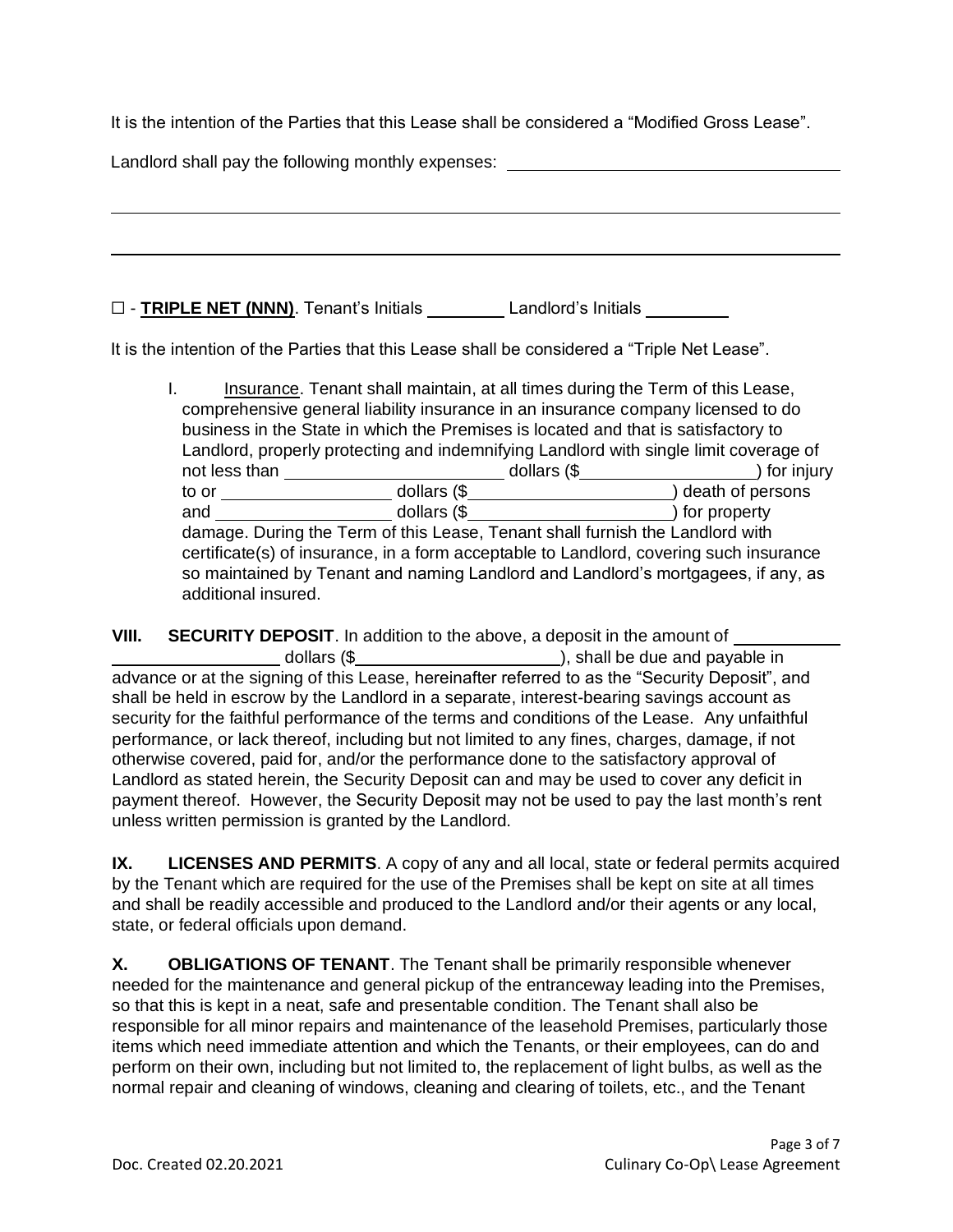shall properly maintain the Premises in a good, safe, and clean condition. The Tenant shall properly and promptly remove all rubbish and hazardous wastes and see that the same are properly disposed of according to all local, state or federal laws, rules regulations or ordinances.

In the event the structure of the Premises is damaged as a result of any neglect or negligence of Tenant, their employees, agents, business invitees, or any independent contractors serving the Tenant or in any way as a result of Tenant's use and occupancy of the Premises, then the Tenant shall be primarily responsible for seeing that the proper claims are placed with the Tenant's insurance company, or the damaging party's insurance company, and shall furthermore be responsible for seeing that the building is safeguarded with respect to said damage and that all proper notices with respect to said damage, are made in a timely fashion, including notice to the Landlord, and the party or parties causing said damage. Any damage that is not covered by an insurance company will be the liability of the Tenant.

The Tenant shall, during the term of this Lease, and in the renewal thereof, at its sole expense, keep the interior of the Premises in as good a condition and repair as it is at the date of this Lease, reasonable wear and use excepted. This obligation would include the obligation to replace any plate glass damaged as a result of the neglect or acts of Tenant or her guests or invitees. Furthermore, the Tenant shall not knowingly commit nor permit to be committed any act or thing contrary to the rules and regulations prescribed from time to time by any federal, state or local authorities and shall expressly not be allowed to keep or maintain any hazardous waste materials or contaminates on the Premises. Tenant shall also be responsible for the cost, if any, which would be incurred to bring her contemplated operation and business activity into compliance with any law or regulation of a federal, state or local authority.

**XI. INSURANCE**. In the event the Tenant shall fail to obtain insurance required hereunder and fails to maintain the same in force continuously during the term, Landlord may, but shall not be required to, obtain the same and charge the Tenant for same as additional rent. Furthermore, Tenant agrees not to keep upon the Premises any articles or goods which may be prohibited by the standard form of fire insurance policy, and in the event the insurance rates applicable to fire and extended coverage covering the Premises shall be increased by reason of any use of the Premises made by Tenant, then Tenant shall pay to Landlord, upon demand, such increase in insurance premium as shall be caused by said use or Tenant's proportionate share of any such increase.

**XII. SUBLET/ASSIGNMENT**. The Tenant may not transfer or assign this Lease, or any right or interest hereunder or sublet said leased Premises or any part thereof without first obtaining the prior written consent and approval of the Landlord.

**XIII. DAMAGE TO LEASED PREMISES.** In the event the building housing the Premises shall be destroyed or damaged as a result of any fire or other casualty which is not the result of the intentional acts or neglect of Tenant and which precludes or adversely affects the Tenant's occupancy of the Premises, then in every such cause, the rent herein set forth shall be abated or adjusted according to the extent to which the leased Premises have been rendered unfit for use and occupation by the Tenant and until the demised Premises have been put in a condition at the expense of the Landlord, at least to the extent of the value and as nearly as possible to the condition of the Premises existing immediately prior to such damage. It is understood, however, in the event of total or substantial destruction to the Premises that in no event shall the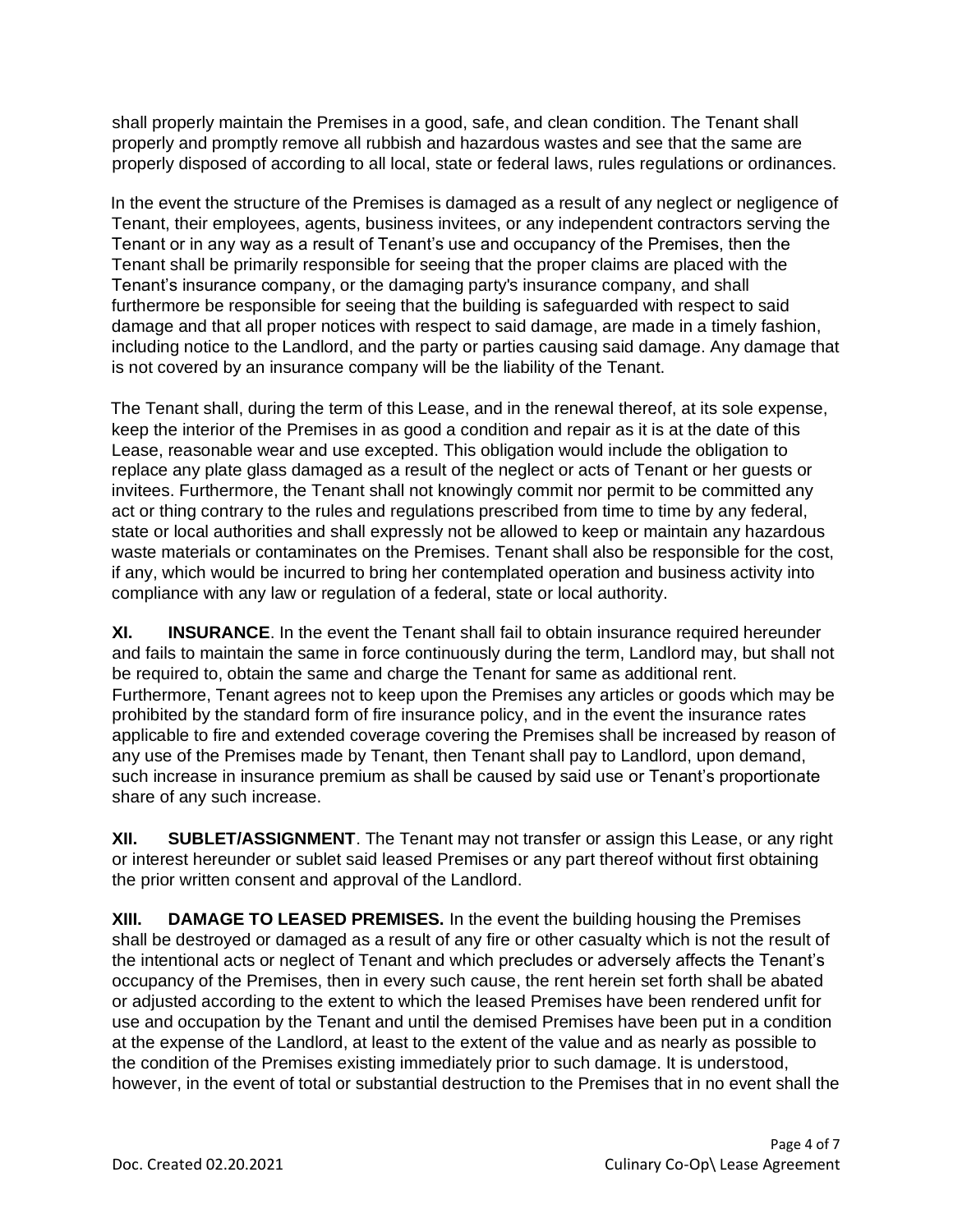Landlord's obligation to restore, replace or rebuild exceed an amount equal to the sum of the insurance proceeds available for reconstruction with respect to said damage.

**XIV. DEFAULT AND POSSESSION**: In the event that the Tenant shall fail to pay said rent, and expenses as set forth herein, or any part thereof, when the same are due and payable, or shall otherwise be in default of any other terms of said Lease for a period of more than 15 days, after receiving notice of said default, then the parties hereto expressly agree and covenant that the Landlord may declare the Lease terminated and may immediately re-enter said Premises and take possession of the same together with any of Tenant's personal property, equipment or fixtures left on the Premises which items may be held by the Landlord as security for the Tenant's eventual payment and/or satisfaction of rental defaults or other defaults of Tenant under the Lease. It is further agreed, that if the Tenant is in default, that the Landlord shall be entitled to take any and all action to protect its interest in the personal property and equipment, to prevent the unauthorized removal of said property or equipment which threatened action would be deemed to constitute irreparable harm and injury to the Landlord in violation of its security interest in said items of personal property. Furthermore, in the event of default, the Landlord may expressly undertake all reasonable preparations and efforts to release the Premises including, but not limited to, the removal of all inventory, equipment or leasehold improvements of the Tenant's, at the Tenant's expense, without the need to first procure an order of any court to do so, although obligated in the interim to undertake reasonable steps and procedures to safeguard the value of Tenant's property, including the storage of the same, under reasonable terms and conditions at Tenant's expense, and, in addition, it is understood that the Landlord may sue the Tenant for any damages or past rents due and owing and may undertake all and additional legal remedies then available.

In the event any legal action has to be instituted to enforce any terms or provisions under this Lease, then the prevailing party in said action shall be entitled to recover a reasonable attorney's fee in addition to all costs of said action.

Rent which is in default for more than \_\_\_\_\_ days after due date shall accrue a payment penalty of one of the following:

(check one)

☐ - Interest at a rate of \_\_\_\_\_\_\_\_\_\_\_\_\_\_\_ percent (\_\_\_\_\_%) per annum on a daily basis until the amount is paid in full.

☐ - Late fee of \_\_\_\_\_\_\_\_\_\_\_\_\_\_\_\_\_\_\_\_\_\_ dollars (\$\_\_\_\_\_\_\_\_\_\_\_\_\_\_\_\_\_\_) per day until the amount is paid in full.

In this regard, all delinquent rental payments made shall be applied first toward interest due and the remaining toward delinquent rental payments.

**XVI. INDEMNIFICATION**. The Tenant hereby covenants and agrees to indemnify, defend and hold the Landlord harmless from any and all claims or liabilities which may arise from any cause whatsoever as a result of Tenant's use and occupancy of the Premises, and further shall indemnify the Landlord for any losses which the Landlord may suffer in connection with the Tenant's use and occupancy or care, custody and control of the Premises. The Tenant also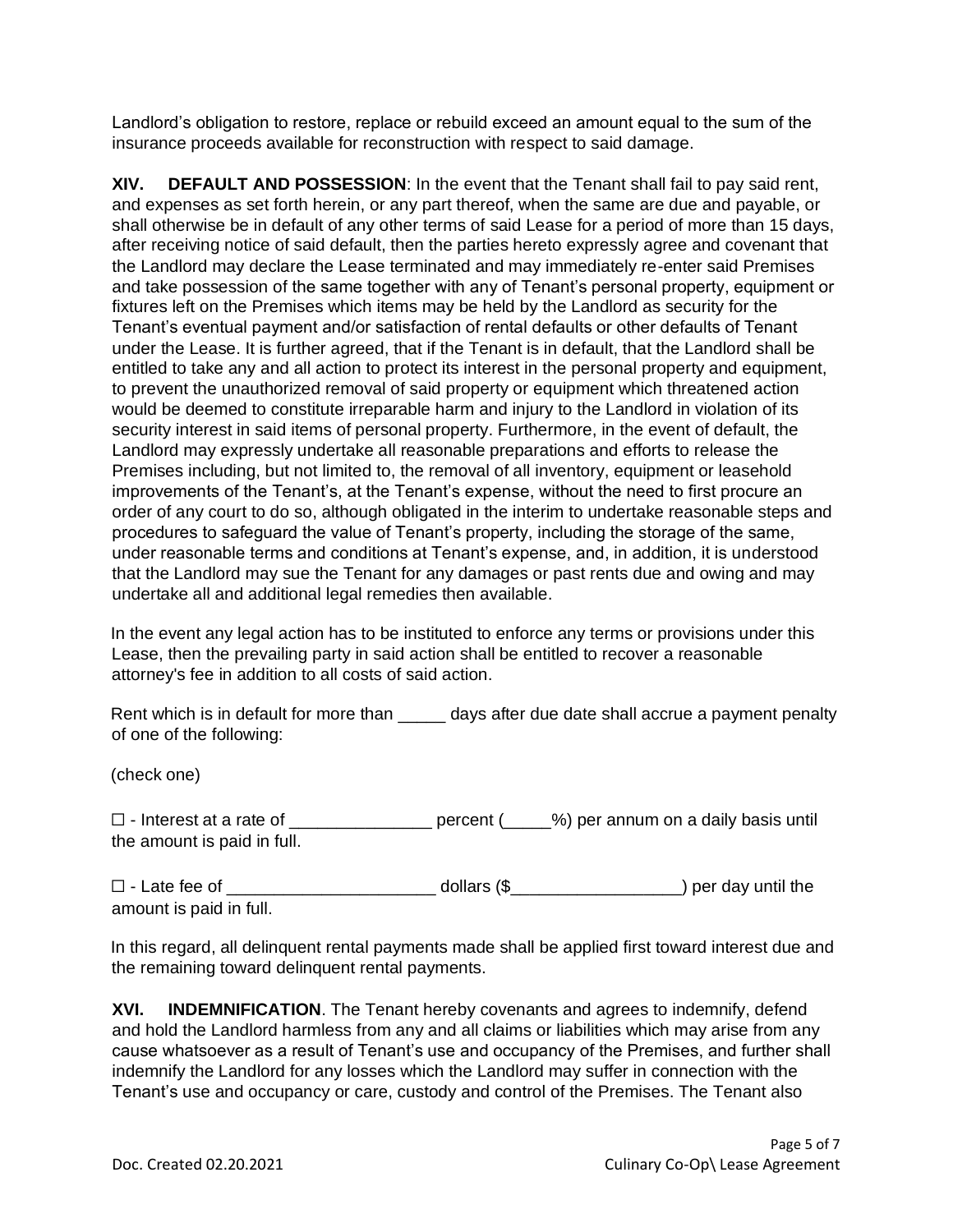hereby covenants and agrees to indemnify and hold harmless the Landlord from any and all claims or liabilities which may arise from any latent defects in the subject Premises that the Landlord is not aware of at the signing of the lease or at any time during the lease term.

## **XVII. SUBORDINATION AND ATTORNMENT**.

Tenant shall, in the event of the sale or assignment of Landlord's interest in the building of which the Premises form a part, or in the event of any proceedings brought for the foreclosure of, or in the event of exercise of the power of sale under any mortgage made by Landlord covering the Premises, attorn to the purchaser and recognize such purchaser as Landlord under this Lease.

### **XVIII. MISCELLANEOUS TERMS**.

- I. Usage by Tenant: Tenant shall comply with all rules, regulations and laws of any governmental authority with respect to use and occupancy. Tenant shall not conduct or permit to be conducted upon the Premises any business or permit any act which is contrary to or in violation of any law, rules or regulations and requirements that may be imposed by any authority or any insurance company with which the Premises is insured, nor will the Tenant allow the Premises to be used in any way which will invalidate or be in conflict with any insurance policies applicable to the building. In no event shall explosives or extra hazardous materials be taken onto or retained on the Premises. Furthermore, Tenant shall not install or use any equipment that will cause undue interference with the peaceable and quiet enjoyment of the Premises by other tenants of the building.
- II. Signs: Tenant shall not place on any exterior door, wall or window of the Premises any sign or advertising matter without Landlord's prior written consent and the approval of the the state of the state of the state of the state of the state of the state of the state of the state of the state of the state of the state of the state of the state of the state of the state of the sta
- III. Condition of Premises/Inspection by Tenant: The Tenant has had the opportunity to inspect the Premises and acknowledges with its signature on this lease that the Premises are in good condition and comply in all respects with the requirements of this Lease.
- IV. Right of Entry: It is agreed and understood that the Landlord and its agents shall have the complete and unencumbered right of entry to the Premises at any time or times for purposes of inspecting or showing the Premises and for the purpose of making any necessary repairs to the building or equipment as may be required of the Landlord under the terms of this Lease or as may be deemed necessary with respect to the inspection, maintenance or repair of the building.

**XIX. ESTOPPEL CERTIFICATE**. Tenant at any time and from time to time, upon at least ten (10) days prior notice by Landlord, shall execute, acknowledge and deliver to Landlord, and/or to any other person, firm or corporation specified by Landlord, a statement certifying that the Lease is unmodified and in full force and effect, or if the Lease has been modified, then that the same is in full force and effect except as modified and stating the modifications, stating the dates to which the fixed rent and additional rent have been paid, and stating whether or not there exists any default by Landlord under this Lease and, if so, specifying each such default.